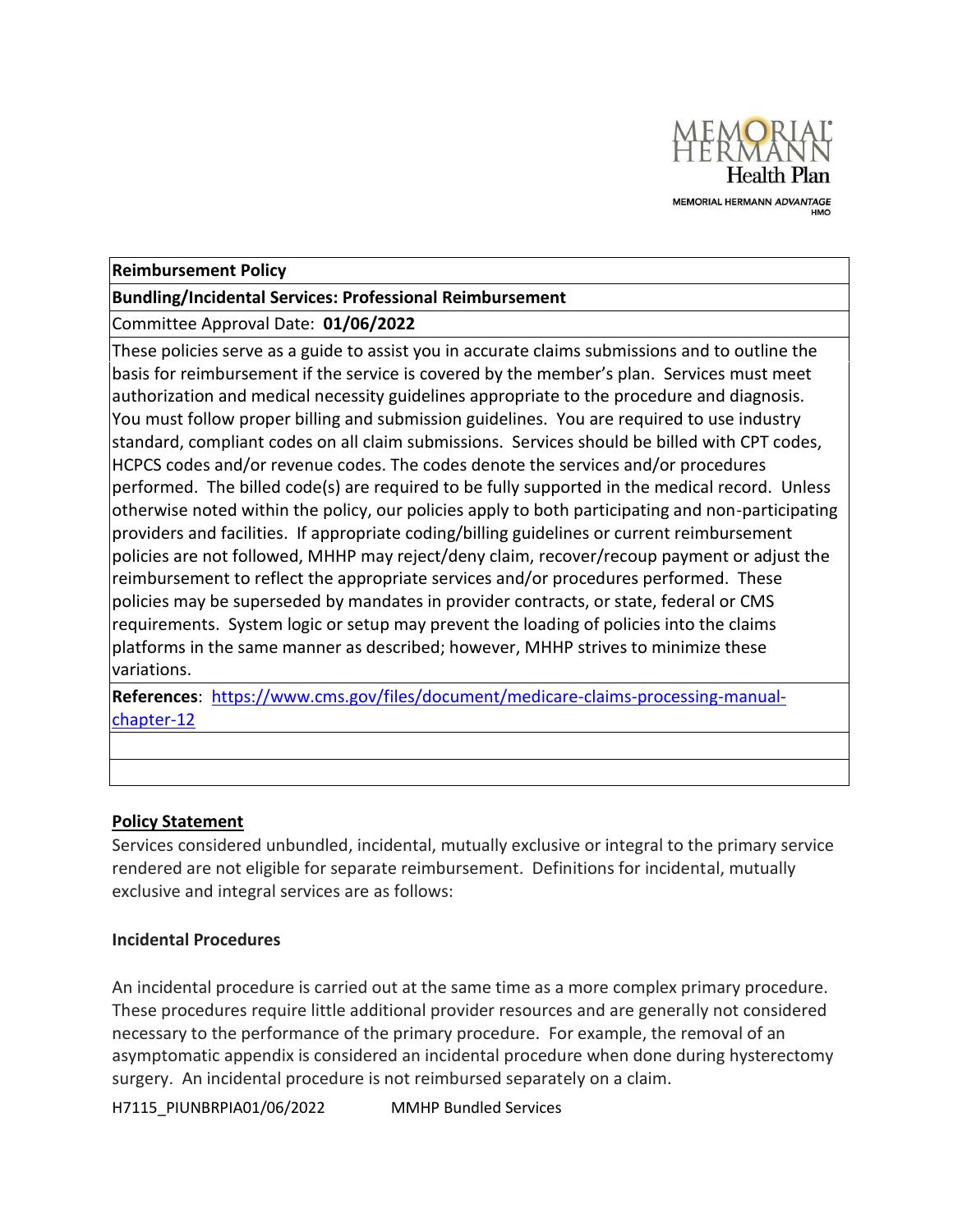Example- specimen collection by any method is considered incidental to Evaluation and Management services.

## **Mutually Exclusive Procedures**

Mutually exclusive procedures are two or more procedures that are usually not performed on the same patient on the same date of service. Mutually exclusive rules may also include different procedure code descriptions for the same type of procedures for which the provider should be submitting only one of the procedure codes. Only the most clinically intense procedure will be allowed. Generally, an open procedure and a closed procedure in the same anatomic site are not both reimbursed. If both codes accomplish the same results, the clinically more intense procedure supersedes and the comparative code is denied as mutually exclusive.

## **Integral Procedures**

Procedures considered integral occur in the multiple surgery situations when one or more of the procedures are included in the major or principle procedure. These codes should not be reported in addition to the code for the total procedure or service of which it is considered an integral component.

## **Bundling Guidelines**

The National Correct Coding Initiative (NCCI or CCI) was developed by CMS to control improper coding leading to inappropriate payment. CMS developed coding policies based on coding conventions defined in the AMA CPT manual, national and local policies and edits, coding guidelines developed by national societies, analysis of standard medical and surgical practices, and a review of current coding practices. CMS NCCI edits are a nationally recognized and widely used standard industry source to determine relationships between codes. MHHP uses the "Column One/Column Two" NCCI edits to determine whether CPT and/or HCPCS codes reported together by the same physician for the same member on the same date of service are eligible for separate reimbursement.

# **Status "B" codes:**

CMS designates the status of HCPCS and CPT codes in the Medicare Physician Fee Schedule Database. Status B codes are bundled. Payment for these services is always included in payment for other related services and will not be separately payable. Status B code edits are applied to professional and outpatient facility claims. Separate payment is not made for those codes. Reference the MPFS for corresponding date of service because Medicare periodically updates code status.